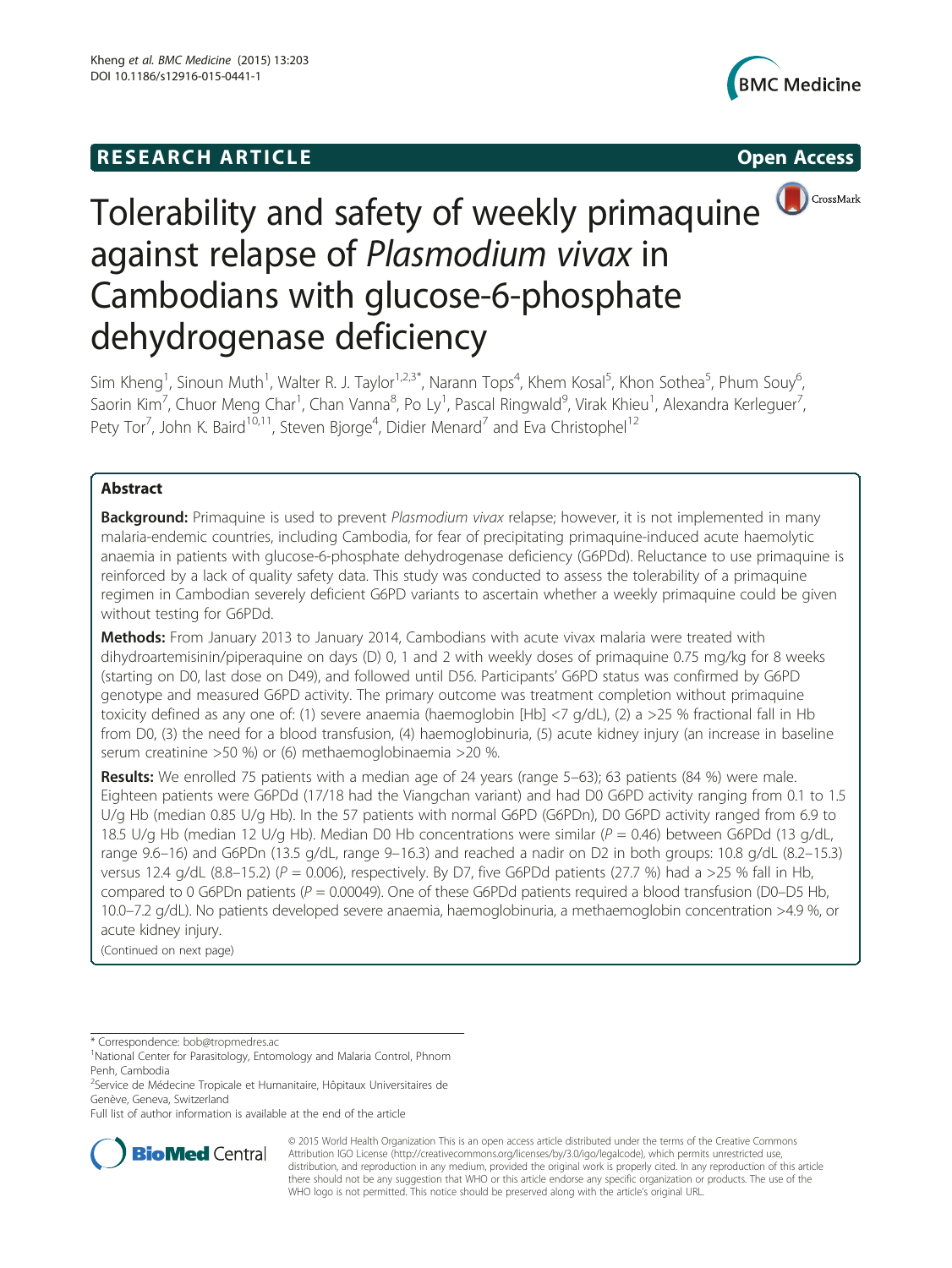#### (Continued from previous page)

Conclusions: Vivax-infected G6PDd Cambodian patients demonstrated significant, mostly transient, falls in Hb and one received a blood transfusion. Weekly primaquine in G6PDd patients mandates medical supervision and pre-treatment screening for G6PD status. The feasibility of implementing a package of G6PDd testing and supervised primaquine should be explored.

Trial registration: The trial was registered on 3/1/2013 and the registration number is [ACTRN12613000003774](https://www.anzctr.org.au/Trial/Registration/TrialReview.aspx?id=363399).

### Background

The malaria parasite *Plasmodium vivax* causes an acute symptomatic blood-stage infection and characteristically has a liver stage of dormant parasites, called hypnozoites. Weeks to months later, these hypnozoites awaken to cause renewed blood infections, called relapses. Although considered a benign infection, acute vivax can result in severe disease and death in ~2 % of hospitalised patients [[1, 2\]](#page-9-0). Treatment is further challenged by the increasing prevalence of vivax resistance to the commonly used chloroquine [[1](#page-9-0), [3](#page-9-0)].

Treatment to eliminate the hypnozoites is also challenging for several reasons. Most P. vivax strains in South-East Asia (e.g. Chesson strain from New Guinea) relapse early and frequently, typically within 3 weeks, and cause a median of 5–6 relapses/person-year [\[4](#page-9-0)]. Primaquine is the only licensed drug for eliminating the hypnozoites and high doses (0.5 mg/kg/day for 14 days) are needed for strains from South-East Asia [\[5](#page-9-0)–[7](#page-9-0)]. Mutations in the gene encoding for the cytochrome P450 2D6 enzyme may result in fewer active oxidative metabolites and compromise the anti-relapse efficacy of primaquine [\[8](#page-9-0)]. In patients with the X-linked erythrocyte enzyme disorder glucose-6 phosphate dehydrogenase deficiency (G6PDd), primaquine causes dose-dependent acute haemolytic anaemia (AHA) that is greater in the more severe deficient G6PD variants; AHA can be potentially life threatening but primaquinerelated deaths are very rare [\[9](#page-9-0)–[15](#page-9-0)]. This toxicity is a significant public health concern because G6PDd affects approximately 400 million people who live mostly in malaria-endemic countries where the median G6PDd allele prevalence is 8 % [\[16\]](#page-9-0). Testing for G6PDd is not performed in the majority of malaria-endemic countries and this effectively blocks the use of primaquine.

In a pioneering report in 1960, Alving and colleagues experimentally challenged African Americans with G6PDd A<sup>−</sup> with the Chesson strain of *P. vivax* and successfully treated them against relapse using a single weekly dose of 0.75 mg/kg (45 mg) of primaquine for eight weeks [[17](#page-9-0)]. This regimen was well tolerated and produced only minor fractional drops in haemoglobin (Hb) [7 % versus day (D)0] compared to the steeper drops (35–50 % versus D0) in the same patients given daily primaquine [0.5 mg/kg (30 mg)  $\times$  14 days]. This regimen came to be viewed as not only a safe anti-

relapse therapy for G6PDd patients, but also as a therapeutic option where G6PD status was unknown. However, in 1960, few understood the great genotypic and phenotypic variation in G6PDd and their differing susceptibilities to primaquine-induced AHA and, in 1981, Clyde pointed out the dangers of indiscriminate primaquine use in countries with severe G6PDd variants [[18\]](#page-9-0).

Cambodia has a G6PDd allele prevalence of 14 % and the Viangchan variant accounts for 90 % of all variants. The median G6PD enzyme activity is 0.8 U/gHb,  $\sim$ 7 % of the median population value of 12 U/gHb [[19, 20](#page-9-0)], making Viangchan a mostly class II G6PDd variant (i.e. 1 to <10 % of the population median [\[21](#page-9-0)]). When tested in fit and healthy G6PDd Cambodian airmen for 14 days, 15 mg of daily primaquine (half the Chesson strain dose) was tolerated despite causing a mean fall in haematocrit of 9 % ( $\sim$ 3 g/dL Hb) from 43 % to 34 % on D7, representing a mean fractional drop of 21 % compared to day 0; two men had D7 haematocrits of 26 and 28 % [[22\]](#page-9-0). Older Cambodian physicians report treating patients for apparent primaquine-induced AHA and acute renal failure, some of whom died. Although there is no documentation of this clinical experience, the fear of primaquine toxicity persists and is the main reason why primaquine is not used in Cambodia.

Given this fear and the paucity of data on 0.75 mg/kg of weekly primaquine, we assessed the tolerability to this primaquine regimen in severely deficient, Cambodian G6PD variants to ascertain whether weekly primaquine could be given without testing for G6PDd.

#### Methods

#### Trial design, study site and ethics

From January 2013 to January 2014, this open parallel clinical trial in G6PDd and G6PDn vivax-infected patients was conducted at Pailin referral hospital, Pailin (Cambodian Thai border), Anlong Veng referral hospital, Anlong Venh, Oddar Meanchey (north-west Cambodia), and Pramoy health centre, Veal Veng, Pursat (west Cambodia). Ethical approvals were obtained from the National Ethical Committee for Health Research of the Cambodian Ministry of Health and the World Health Organization (WHO) Office of the Western Pacific Region. The Australia New Zealand Clinical Trials Registry number is [ACTRN12613000003774.](https://www.anzctr.org.au/Trial/Registration/TrialReview.aspx?id=363399)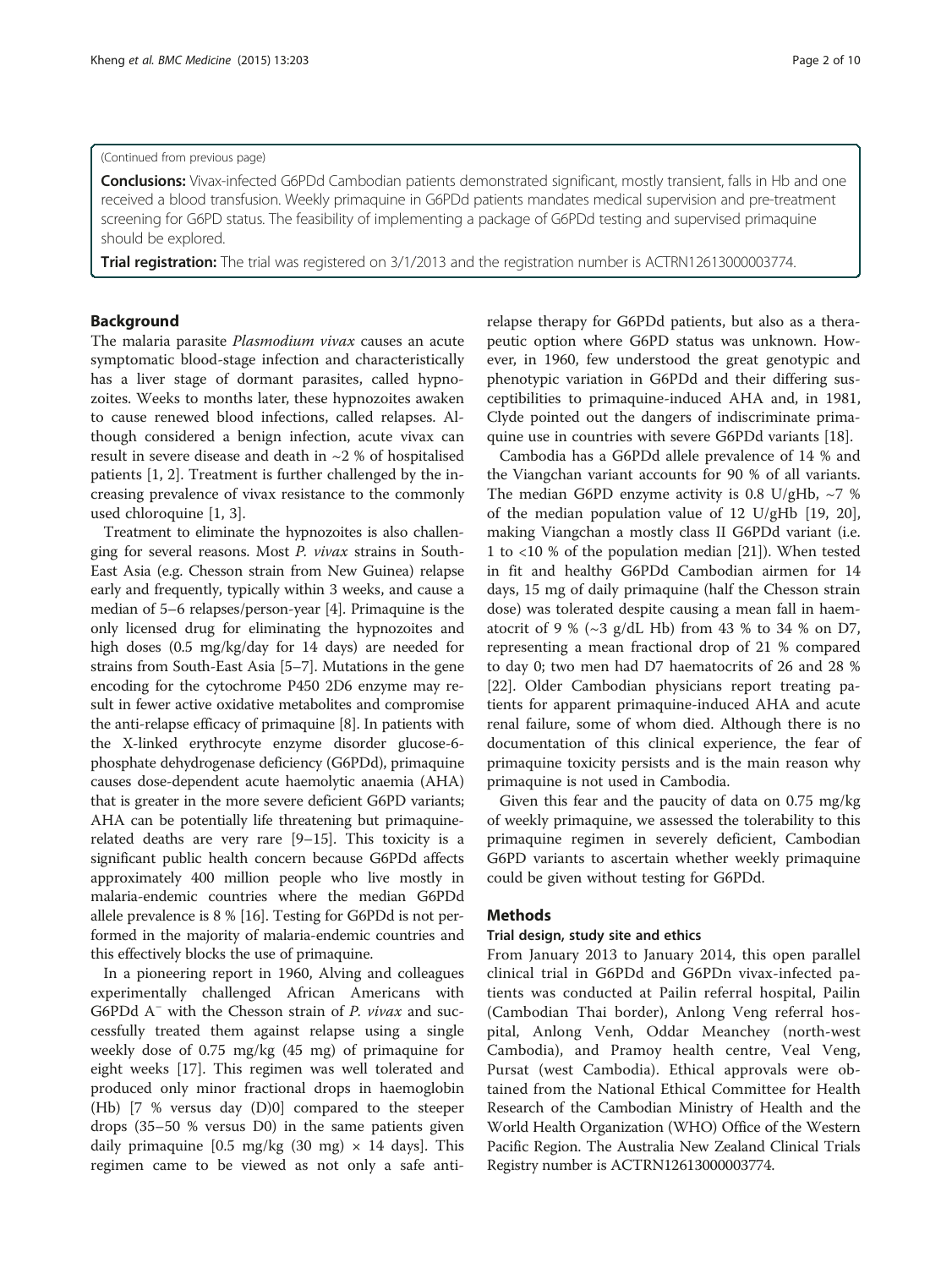#### Participants and enrolment

The inclusion criteria were all of: (1) male or nonpregnant female aged >1 year; (2) weight ≥10 kg; (3) presentation with acute  $(\leq 10 \text{ days})$ , symptomatic (fever or history of fever), uncomplicated, P. vivax infection (mono- or mixed species infection); (4)  $\geq$ 2 vivax asexual parasites after reading 200 thick blood film fields; (5) written or verbal informed consent; (6) able and willing to participate; and (7) not currently taking any drugs or herbal remedies likely to cause haemolysis in G6PDd.

The exclusion criteria were any one of: (1) Hb concentration <8 g/dL; (2) malaria danger sign/s (e.g. persistent vomiting, ≥2 convulsions in previous 24 hours, prostration [[23](#page-9-0)]), (3) clinically significant disease requiring treatment or further investigation; (4) on a QTc interval prolonging drug; (5) family history of cardiac related, sudden unexpected death; (6) pregnant, planning pregnancy or breast feeding; (7) for a G6PDd child <5 years – living >25 km from the research site; (8) allergic to or previous contraindicating adverse event to primaquine or dihydroartemisinin/piperaquine (DHAPP), and (9) taken an investigational drug within the previous 8 weeks.

#### Conduct of clinical trial

Patients presenting to the research team who gave consent were assessed for study entry with the following: (1) brief history and examination, (2) Giemsa-stained malarial thick and thin blood films, (3) Hb concentration (HemoCue AB, Ängelholm, Sweden), (4) G6PD status using the fluorescent spot test (FST) (G-6-PDH - Spot Test, Trinity Biotech, Plc, St. Louis, USA), and (5) a urine pregnancy test to detect beta human chorionic gonadotrophin (Biotest, Selangor, Malaysia).

Enrolled patients were admitted for the first 72 hours and had: (1) a detailed history and physical examination; (2) twice daily vital sign checks; (3) blood taken for (a) full blood and reticulocyte counts (RETc) (CellDyn 3200analyser, Abbott, Rungis, France), (b) G6PD enzyme quantification (Trinity Biotech Quantitative G6PD assay) adapted on the Integra 400 analyser (Roche Diagnostic, Meylan, France) [\[20\]](#page-9-0), (c) G6PD genotyping by an inhouse polymerase chain reaction (PCR) [\[20](#page-9-0)], (d) Hb electrophoresis (MINICAP system, Sebia, Norcross, France) [\[20\]](#page-9-0), (e) routine biochemistry—including haptoglobin and lactate dehydrogenase (LDH), and (f) plasma Hb (Plasma Hb Photometer, HemoCue AB, Ängelholm, Sweden); (4) blood films for malaria (D1-3, 7, 14–56), red cell morphology and manual RETc; (5) methaemoglobin estimation (Masimo oximeter, Irvine, CA, USA); and  $(6)$  urine colour graded 1–10 by the research team using a colour chart [\[24\]](#page-9-0) (urine colour was graded every time patients passed urine as inpatients and if they were able to produce a urine sample at the follow-up visits). Blood tests a, b and e were performed on D0, 7, 28 and 56 and samples transported in a cool box to the Pasteur Institute in Phnom Penh for analysis. Vivax parasitaemia was quantified  $(N/\mu L)$  as the number of vivax parasites per 200 white cells on a thick blood film, assuming a total white cell count of 8,000/μL. A thick blood film was declared negative after counting 200 thick fields. Discharged patients were followed up on D7, then weekly to D56. Health workers went in search of nonattendee patients.

#### G6PD enzyme activity and G6PD status

G6PD enzyme activity was classified as I to V according to the measured G6PD activity expressed as a percentage of population median [[20](#page-9-0)]. G6PD status was determined by the results of the G6PD genotyping as wild type, G6PDd hemizygote male, G6PDd homozygous female or G6PDd heterozygous female. For all G6PDd patients, DNA was extracted from the buffy coat using the QIAamp DNA Blood Mini Kit (Qiagen, Courtaboeuf, France), according to the manufacturer's instructions. DNA was used to detect the most frequent mutations in the G6PD gene by a PCR/sequencing approach [\[20\]](#page-9-0): (1) in exon 6 for the Mahidol (487G>A), Mediterranean (563C>T) and Coimbra (592C>T) variants; (2) in exon 9 for the Viangchan (871G>A) and Chinese-5 (1024C>T) variants; (3) in exon 11 for the Union (1360C>T) variant; and (4) in exon 12 for the Canton (1376G>T) variant [\[20](#page-9-0)].

#### Drug treatments and allocation

We used DHAPP produced by Holley-Cotec, Beijing, under the brand name Duo-Cotecxin. Before being distributed in the health system, samples from new batches of Duo-Cotecxin were sent for analysis to an independent laboratory by the WHO Cambodia Office and found to be satisfactory. DHAPP was given once daily on D0, 1 and 2 by weight, as per the manufacturer's instructions and 2012 National Treatment Guidelines: one tablet for 10 to <19 kg, 1.5 tablets for 19 to <30 kg, two tablets for 30 to <40 kg, three tablets for 40 to <79 kg, and four tablets for ≥80 kg. One DHAPP tablet contains 40 mg of DHA and 320 mg of PP. Primaquine (15 mg primaquine base/tablet) was given on D0 with the first dose of DHAPP and weekly thereafter for eight doses. The dosing regimen was designed by the research team (Table [1](#page-3-0)) and the target dose was 0.75 mg/kg of PQ base. Primaquine was first obtained from Cipla, India, and underwent satisfactory quality control at an external laboratory. Towards the end of the study, primaquine was obtained from the Government Pharmaceutical Organisation, Thailand, but not sent for external quality control.

If vomiting occurred within 30 minutes, a full dose of either or both drugs was re-administered; if between 31 and 60 minutes, half doses were given. All treatments were given supervised by study nurses. Other drugs were allowed as clinically indicated, e.g. paracetamol for fever.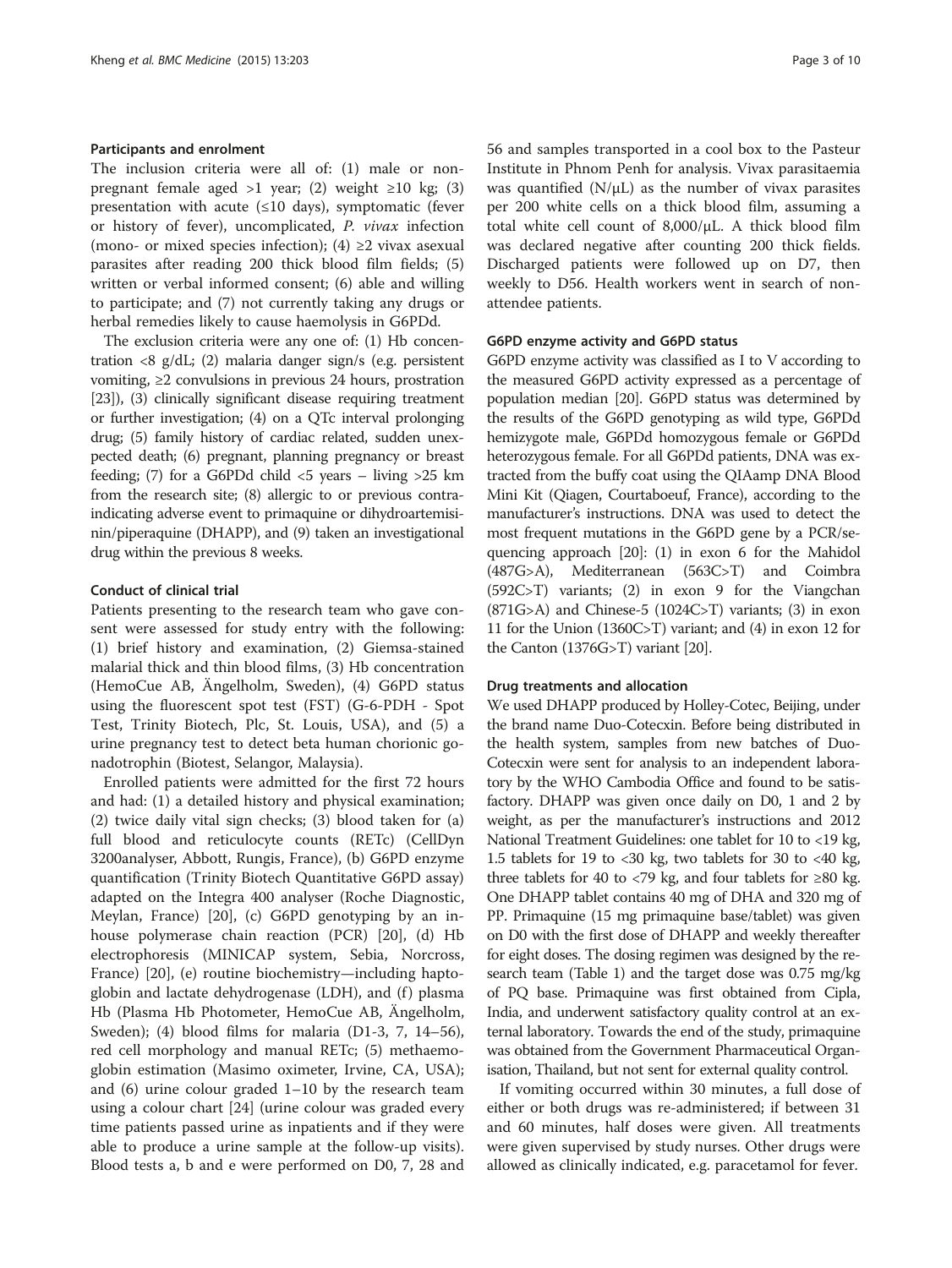<span id="page-3-0"></span>Table 1 Dose of weekly primaquine expressed as milligrams of primaquine base

| Weight (kg) | Number of<br>primaquine tablets | Primaguine<br>dose (mg) | Primaguine dose<br>(mq/kg) |  |  |
|-------------|---------------------------------|-------------------------|----------------------------|--|--|
| $10 - 17$   | 0.5                             | 7.5                     | $0.44 - 0.75$              |  |  |
| $18 - 25$   |                                 | 15                      | $0.6 - 0.83$               |  |  |
| $26 - 35$   | 1.5                             | 22.5                    | $0.64 - 0.87$              |  |  |
| $36 - 45$   | C.                              | 30                      | $0.67 - 0.83$              |  |  |
| $46 - 55$   | 2.5                             | 37.5                    | $0.69 - 0.82$              |  |  |
| $56 - 75$   | 3                               | 45                      | $0.64 - 0.82$              |  |  |
| $\geq 76$   | 4                               | 60                      | $\leq 0.78$                |  |  |

#### Rescue treatment

Patients who failed treatment (i.e. had a persistent or a recurrent vivax parasitaemia) were retreated with oral DHAPP. Those who developed falciparum malaria during follow-up were treated with atovaquone/proguanil, as per National Guidelines. Patients with persistent vomiting or severe malaria [\[24](#page-9-0)] received intravenous artesunate or, if unavailable, intramuscular artemether followed by oral treatment as above.

#### **Outcomes**

The primary outcome was patients completing all eight primaquine doses, i.e. not having primaquine stopped because of primaquine toxicity, defined by research team consensus as any one of: (1) a  $>25$  % fall in baseline Hb by D7, (2) severe anaemia by D7 (Hb  $\langle$  -7 g/dL for all ages), (3) haemoglobinuria (urine colour ≥8, using a urine colour chart graded 1 to 10 [\[24](#page-9-0)]) for 2 days, (4) methaemoglobinaemia >20 %, (5) a >50 % increase in creatinine from D0 with evidence of AHA, and (5) AHA necessitating a blood transfusion (added post hoc).

Secondary endpoints included: (1) changes over time of whole blood and plasma Hb concentrations and routine biochemical parameters, and (2) incidence of adverse events (AEs).

#### Adverse events and safety monitoring

AEs and serious AEs (SAEs) were defined and graded according to the 2004 US National Institutes of Health Division of AIDS toxicity table [\[25](#page-9-0)]. All SAEs were to be reported within 24 hours to the study principal investigator and ethics committees. An independent Drug Safety and Monitoring Board (DSMB) monitored study safety; data from G6PDd patients was sent to the DSMB as they became available.

#### Sample size

Sample size was based on demonstrating a difference in primaquine-related toxicity between the two G6PD groups. Such data are lacking in vivax-infected patients, so, assuming similar Hb dynamics between P. vivax and P. falciparum [[26\]](#page-9-0), we used a falciparum database of South-East Asian patients treated with artemisinin-based combinations; 374/6,882 (5.4 %) had a fall in baseline haematocrit ≥25 % by D7. We hypothesised primaquine toxicity rates of 5 % (G6PDn) and 25 % (G6PDd). Using a power of 0.8, a two-sided alpha of 0.05, and a 2:1 allocation in favour of the G6PDd arm, the sample size was 92 and 46 patients, rounded up to 100 G6PDd and 50 G6PDn patients. Between ~580 and ~1,200 patients would need to be screened to recruit 100 G6PDd patients, based on reported G6PDd prevalence rates [[19\]](#page-9-0).

#### Data management and statistical methods

Data were entered onto standardised case record forms, checked against source documents, double entered into Epidata, and analysed using Stata v13 (Stata Corporation, College Station,mTX, USA). Proportional data were compared using chi-squared or Fisher's exact tests, as appropriate, and continuous data by student's  $t$  (normally distributed data) or Mann–Whitney U (skewed data) tests. The relationship between the fractional fall in Hb on D7 versus baseline and the mg/kg dose of primaquine was assessed by Spearman rho test (skewed data), and with the baseline G6PD enzyme activity by Pearson's correlation coefficient (transforming the G6PD data to become normally distributed).

#### Results

#### Patient disposition and baseline characteristics

From January 2013 to January 2014, 361 patients were screened and 75 with mono vivax infections were enrolled into the study; eight did not complete follow-up (Fig. [1](#page-4-0)). Because the sample size requirement for G6PDn was met in Pailin, we only recruited patients at the other two sites if the FST result showed they were G6PDd. Most patients were male ( $n = 63$ ) of median age 24 years [range 5–63, interquartile range (IQR) 9–46]. Median female age was 29 years (range 9–56, IQR 15–45). Fifteen patients (20 %) were <18 years of age (Table [2](#page-5-0)). A total of 18 patients were G6PDd: 17 had the Viangchan variant (14 hemizygous males, 3 heterozygous females), and one male had the Canton variant.

Baseline demographic, clinical and laboratory characteristics were similar between the two G6PD groups (Table [2](#page-5-0)), except for reported rates of abdominal pain, abnormal urine colour, mean body temperature and G6PD activity. Four PCR-determined G6PD wild-type patients had low G6PD enzyme activities that were probably due to delayed measurement; in three patients, the baseline values were inconsistent with later G6PD activity values and in one there were no other G6PD activity values. All such values have been excluded from Table [2](#page-5-0). Two G6PDd patients had missing baseline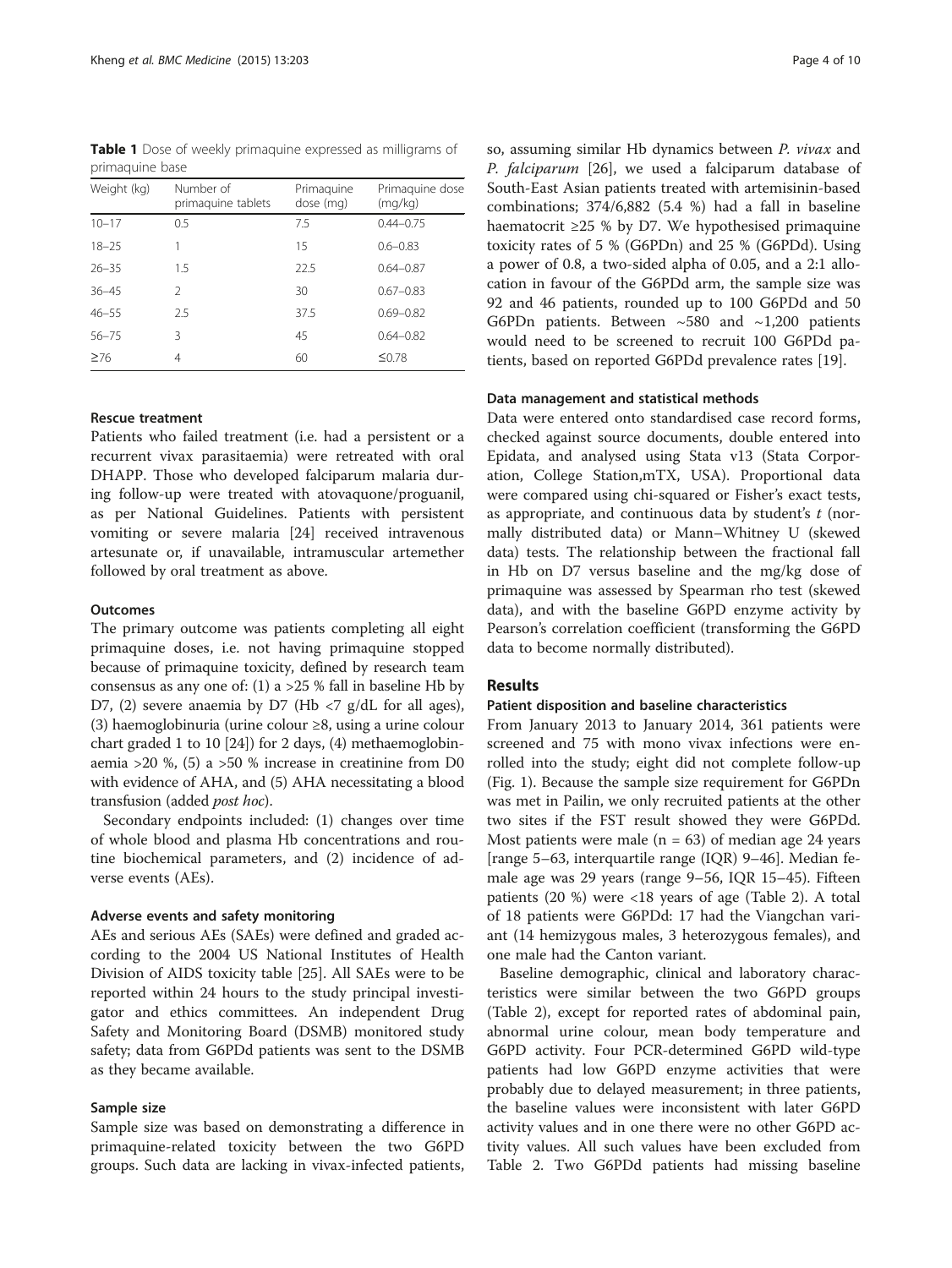<span id="page-4-0"></span>

enzyme activity values (also excluded from Table [2](#page-5-0)) but were classified using post D0 G6PD enzyme activity results. Of the 18 G6PDd patients, 13 were class II (1 to  $\langle$ 10 % population median of 12 U/g Hb) and five were class III (≥10 to 60 %) G6PDd. Three patients had discordant FST results: two from Anlong Venh and Veal Veng were diagnosed as FST G6PDd but were subsequently confirmed as G6PD wild type and one FST-diagnosed G6PD normal patient was later confirmed PCR G6PDd (Fig. [2\)](#page-6-0).

#### Primary outcome

One 23-year-old G6PDd male, diagnosed subsequently with G6PDd Viangchan, had a SAE—clinically significant anaemia that was probably primaquine related and was treated by blood transfusion. His D0 Hb fell from 10.0 to 7.5 g/dL on D3 and to 7.2 g/dL on D5, for a fractional fall of 28 %. He developed slowly progressive dyspnoea and by D5 he was breathless walking the short distance from his bed to the toilet. He did not have gross haemoglobinuria—his darkest urine colour was graded 4. He was not given further primaquine. When questioned later, he said he went to a village shop for stomach ache and fever and was advised by the drug seller to take cimetidine and ciprofloxacin; he took two doses of both cimetidine 400 mg and ciprofloxacin 500 mg one day before enrolment but had not reported this to the study team at enrolment.

On D3, 4/18 (22.2 %) G6PDd versus 0/57 G6PDn had a >25 % fall in Hb ( $P = 0.003$ ); all four patients were G6PDd Viangchan: three hemizygous males and one heterozygous female. Their D0–D3 Hb concentrations

were: 16.0–11.3, 14.8–9.0, 12.8–9.1 and 13.2–9.8 g/dL. Compared to the G6PDn group, the median (range) fractional fall in haematocrit was significantly higher ( $P =$ 0.0001) in the G6PDd group: −15.26 % (−39.1 to 3.6) versus −6.15 % (−19.1 to 22.8).

On D7, two of the males with >25 % fall in Hb on D3 had persistent fractional falls in haemoglobin >25 %: 14.8–9.9 and 12.8–8.9 g/dL. Compared to the G6PDn group, the median fractional fall in Hb was significantly higher ( $P = 0.0002$ ) in the G6PDd group: -16.3 % (-33.1) to 6.5) versus −3.7 % (−17.5 to 24.3). Primaquine was not stopped in these two male patients because they were well.

By D7, the cumulative number of patients with protocoldefined primaquine toxicity (i.e. including those identified on D3 and the transfused male) was 5/18 G6PDd (27.7 %) versus  $0/57$  from the G6PDn group ( $P = 0.00049$ ). This difference between the two arms was still significant if the two D3 patients with transient PQ toxicity were excluded: 3/18 (16.6 %) versus 0 % ( $P = 0.01$ ). No patients developed severe anaemia, haemoglobinuria, methaemoglobin >4.9 % or AHA-related acute kidney injury.

#### Secondary outcomes

The median nadir Hb concentration occurred on D2 in both groups and began to rise on D3 in the G6PDn group and D14 in the G6PDd group (Fig. [3](#page-6-0), Table [3](#page-7-0)). The days of the greatest decline in the absolute median Hb concentration and fractional median change in Hb concentrations were D2 and D7, respectively (Fig. [3](#page-6-0), Additional file [1\)](#page-8-0). The differences in these two parameters by G6PD status were statistically significant for the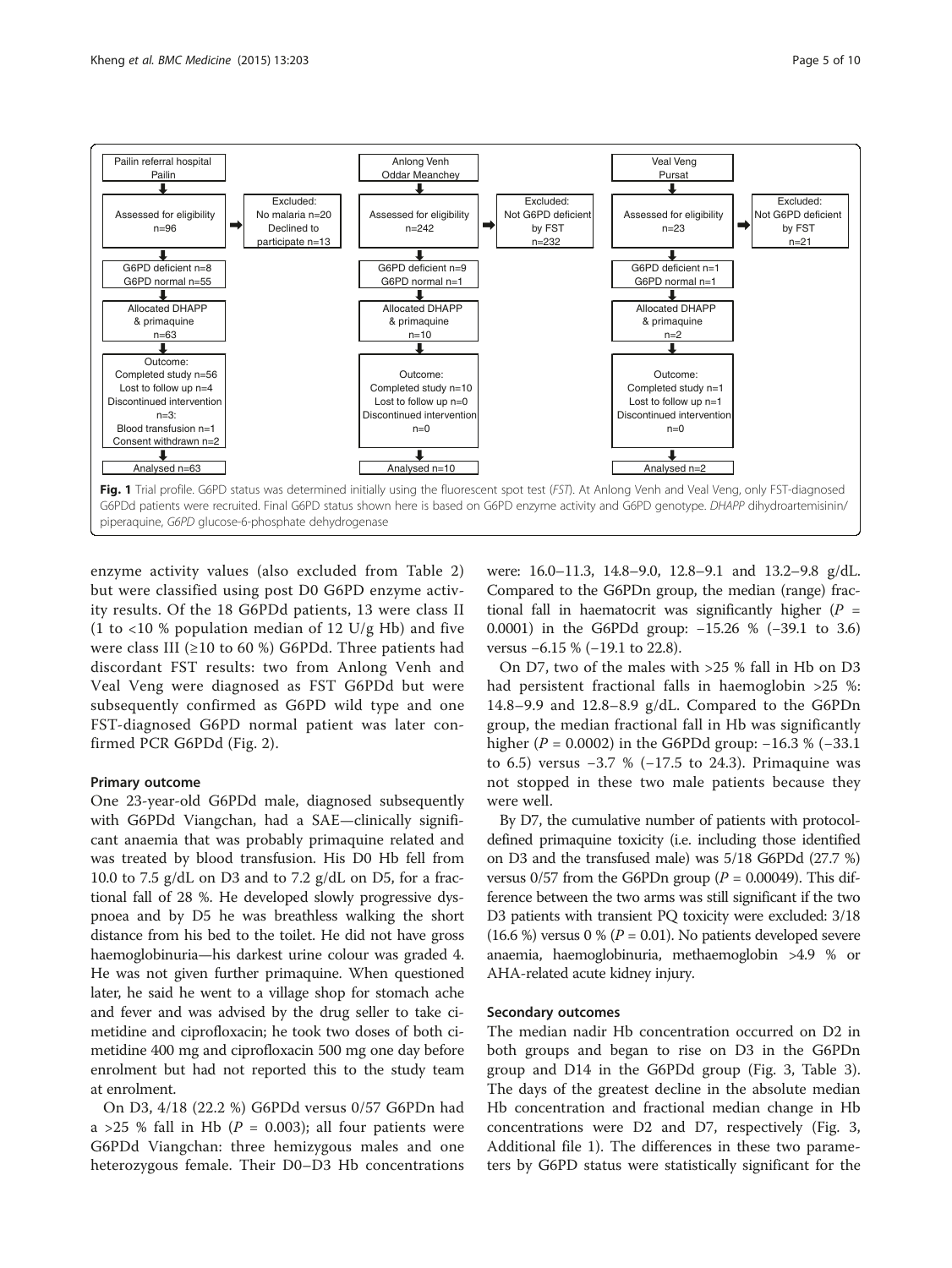| acriyarogeriase groups<br>Parameter           | G6PD deficient       | G6PD normal        | $P$ value |  |
|-----------------------------------------------|----------------------|--------------------|-----------|--|
|                                               | $n = 18$             | $n = 57$           |           |  |
| Age (years)                                   | $25(5-56)$           | $24(7-63)$         | 0.95      |  |
| Aged <18 years                                | 5 (27.8)             | 10(17.5)           | 0.34      |  |
| Male, female                                  | 15 (83.3), 3         | 48 (84.2), 9       | 0.93      |  |
| Weight (kg)                                   | 54 (20–56)           | 53 (14–88)         | 0.83      |  |
| Symptoms                                      |                      |                    |           |  |
| Headache                                      | 14 (77.8)            | 53 (92.9)          | 0.07      |  |
| Fever                                         | 14 (77.8)            | 48 (84.2)          | 0.53      |  |
| Chills                                        | 12 (66.7)            | 47 (82.5)          | 0.15      |  |
| Abdominal pain                                | 4(22.2)              | 28 (49.1)          | 0.04      |  |
| Nausea                                        | 3(16.7)              | 14 (24.6)          | 0.48      |  |
| Cough                                         | 1(5.6)               | 7(12.3)            | 0.42      |  |
| Abnormal urine colour                         | 9(50)                | 7(12.3)            | 0.001     |  |
| Signs                                         |                      |                    |           |  |
| Mean (SD)<br>temperature (°C)                 | 37.8 (0.9)           | 38.6 (1.0)         | 0.002     |  |
| Mean (SD) pulse (mmHg)                        | 92 (18.6)            | 96 (11.1)          | 0.32      |  |
| Mean (SD) systolic<br>BP (mmHg)               | 105 (15.5)           | 110 (12.4)         | 0.17      |  |
| Mean (SD) diastolic<br>BP (mmHg)              | 61(11)               | 66 (10)            | 0.09      |  |
| Normal conjunctival<br>colour                 | 18 (100)             | 56 (98.3)          | 0.57      |  |
| Pale palms                                    | 1(5.6)               | 5(8.8)             | 0.66      |  |
| Palpable liver                                | 1(5.6)               | 2(3.5)             | 0.69      |  |
| Palpable spleen                               | 1(5.6)               | 2(3.5)             | 0.69      |  |
| Haematological parameters                     |                      |                    |           |  |
| G6PD activity<br>(U/q Hb)                     | $0.85$ $(0.1-1.5)^d$ | $12(6.9 - 18.5)$   | 0.000     |  |
| Normal haemoglobin                            | 11(61.1)             | 31 (54.4)          |           |  |
| Heterozygous HbE                              | 5(27.8)              | 20 (35.1)          |           |  |
| Homozygous HbE                                | 0                    | 1(1.75)            |           |  |
| Alpha/beta<br>thalassaemia                    | 1(5.6)               | 5(8.7)             | 0.4       |  |
| Haemoglobin (g/dL)                            | $13.0(9.6-16)$       | $13.5(9-16.3)$     | 0.46      |  |
| Total white cell<br>count $\times 10^3/\mu L$ | 5.15 (1.4–8.3)       | $5.0(1.1-11.5)$    | 0.61      |  |
| Platelet count $\times 10^3/\mu L$            | 126 (42–187)         | 99 (12-204)        | 0.26      |  |
| Vivax parasitaemia/µL                         | 6,420 (159–9326)     | 7,888 (220-59,542) | 0.13      |  |

<span id="page-5-0"></span>Table 2 Baseline characteristics in the two glucose-6-phosphate dehydrogenase groups

Unless otherwise stated, continuous data are shown as median (range)

Proportional data are shown as N (%)

first 14 days of follow-up (Table [3\)](#page-7-0). The largest median (range) Hb difference ( $P = 0.0002$ ) was on D7: -2.2 g/dL (−4.9 to 0.8, G6PDd) versus −0.5 g/dL (−2.2 to 2.8,

G6PDn),  $\Delta = -1.7$  g/dL (-2.7 to 2.0). The fractional fall in Hb on D7 versus baseline was unrelated to the mg/kg dose of administered primaquine in the G6PDn  $(P =$ 0.68) or the G6PDd group ( $P = 0.77$ ) but was associated weakly with baseline G6PD enzyme activity  $(P = 0.013)$ , for a coefficient of variation of  $\sim$ 8 %. Hb recovery to the median D0 Hb occurred on D28 (G6PDn) and D35 (G6PDd, Fig. [2\)](#page-6-0); the median recovery time for individual patients was 28 days for both arms ( $P = 0.48$ ). Out of the 63 patients, 14 (22.2 %) had lower median Hb concentrations on D56 versus D0, which was unrelated to G6PD status ( $P = 1.0$ ).

G6PDd patients had higher median LDH concentrations and proportions with values above the upper limit of normal, higher median RETc on D7, and lower median haptoglobin concentrations on D7–D56 (Table [4](#page-7-0)). Plasma Hb, serum unconjugated bilirubin and creatinine concentrations were similar between both groups. All patients cleared their vivax parasites by D2 and none had recurrent malaria during follow-up.

#### Harms and adverse events

Patients tolerated their treatments well. Nineteen patients had a total of 38 clinical AEs; 19 (50 %) of these AEs occurred on D0–2 (Table [5](#page-8-0)). Most were mild and considered unrelated or unlikely to be primaquine related. One G6PDn patient had early vomiting on D0 and was re-dosed without further incident.

#### **Discussion**

This is the first study to evaluate the tolerability of a weekly anti-relapse primaquine regimen in patients with acute vivax malaria and South-East Asian variants of G6PDd. Within the first week, approximately one quarter of G6PDd patients experienced substantial drops (>25 %) in their Hb concentrations, including one patient whose progressive fall in Hb necessitated a blood transfusion. These results preclude the use of unsupervised weekly primaquine in settings where severe G6PDd is present, and mandate prior testing for G6PDd.

The male patient who required a blood transfusion had not mentioned his visit to the village shop where he was advised to take cimetidine and ciprofloxacin. Cimetidine is a known cytochrome P450 3A4 inhibitor [[27\]](#page-9-0) and ciprofloxacin has been implicated in one case report of AHA in a G6PDd patient [[28\]](#page-9-0). Thus, a drug– drug interaction and/or direct red cell toxicity may have contributed to his worsening anaemia. This is a reminder for clinicians to be vigilant when prescribing primaquine to patients already taking drugs that could enhance the haemolytic potential of primaquine.

Our study focused on the most vulnerable group of patients at risk of AHA. The criteria of primaquine toxicity were selected to detect events that could potentially

BP blood pressure, G6PD glucose-6-phosphate dehydrogenase HbE haemoglobin E, SD standard deviation

<sup>&</sup>lt;sup>a</sup>substituting the two missing enzyme values with post D0 values: 0.9 (0.1-2.6) U/g Hb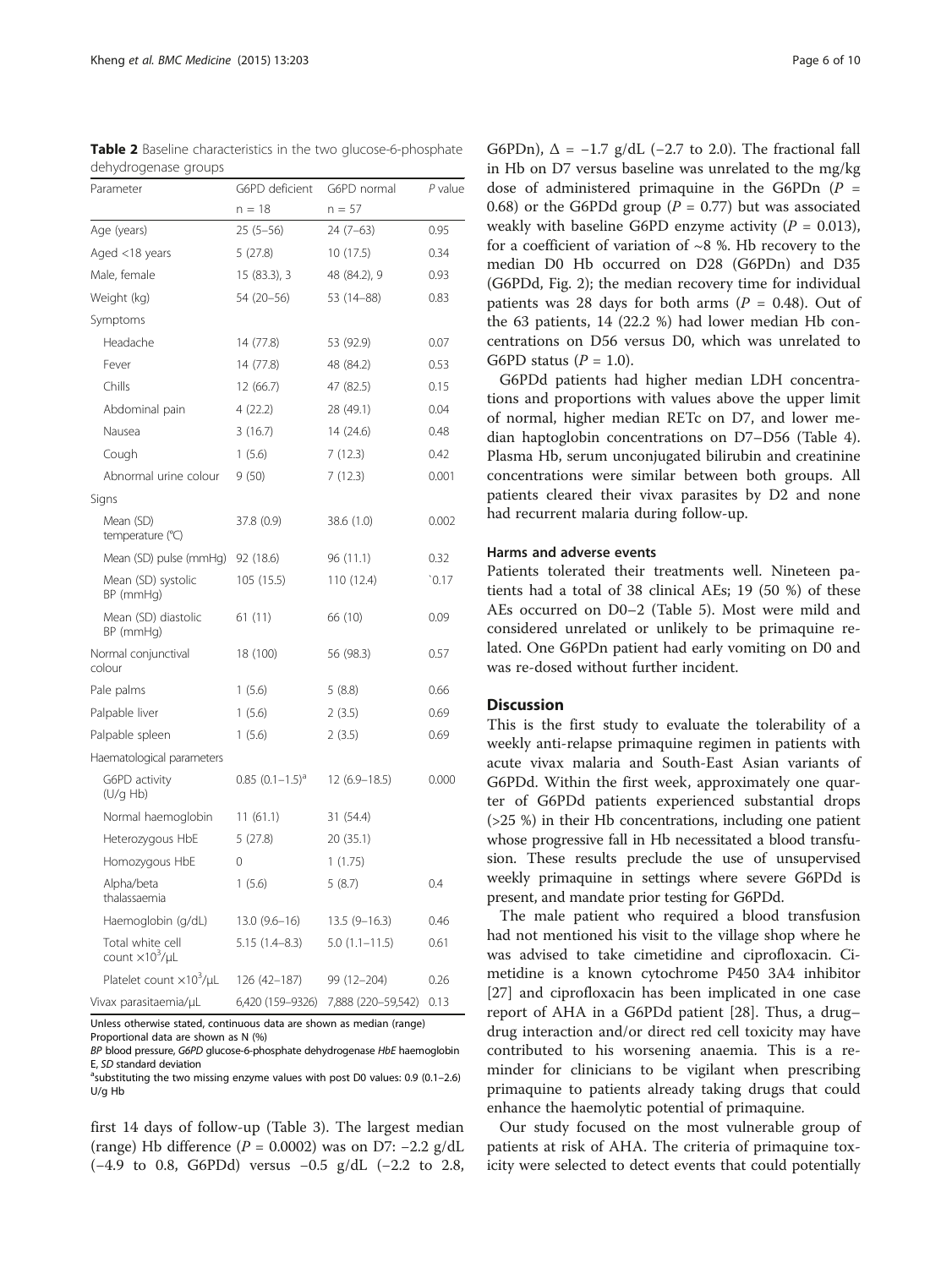<span id="page-6-0"></span>

be dangerous to unsupervised patients who make up the vast majority in malaria-endemic countries. All of our G6PDd hemizygous males and the three heterozygous females experienced a fall in Hb during follow-up, especially within the first week. However, aside from the transfused G6PDd male, none had significant symptoms of anaemia and all had later increases in their Hb concentrations despite continued dosing. Indeed, primaquine was continued in the two G6PDd males with fractional Hb falls >25 % on D7 because they were clinically well and had adequate Hb concentrations of ~9 g/dL. As expected, the G6PDn patients tended to have smaller declines in Hb concentrations and they tolerated weekly primaquine despite some of them experiencing drops in Hb exceeding 2 g/dL.

The key to the safe use of primaquine and, in the future, tafenoquine as anti-relapse treatment to achieve P. vivax radical cure is the accurate diagnosis of G6PDd and identifying those with more severe G6PDd. Indeed, tafenoquine registration trials are excluding patients with enzyme activities <70 % of the population median (NCT02216123) [[29\]](#page-9-0). In our setting, a patient with severe G6PDd who could be misclassified as G6PDn and would thus receive the appropriate primaquine antirelapse dose of 0.5 mg/kg/d (30 mg in an adult) would probably develop severe AHA [[12](#page-9-0), [17](#page-9-0), [22, 30\]](#page-9-0). G6PDd testing is currently laboratory-based in Cambodia but the wider availability of a promising and robust pointof-care rapid diagnostic test (RDT) [\[31](#page-9-0)] capable of detecting patients with G6PD enzyme activities <30 % (<3.6 U/gHb) of the Cambodian median (i.e. those at the lower end of the G6PD activity spectrum) would open up the option of G6PDd testing by village malaria workers (VMWs), referring RDT-diagnosed G6PDd patients for medical supervision and treating the other patients in the community. Such a strategy should be piloted to assess its feasibility, VMW acceptability, cost, efficacy and safety.

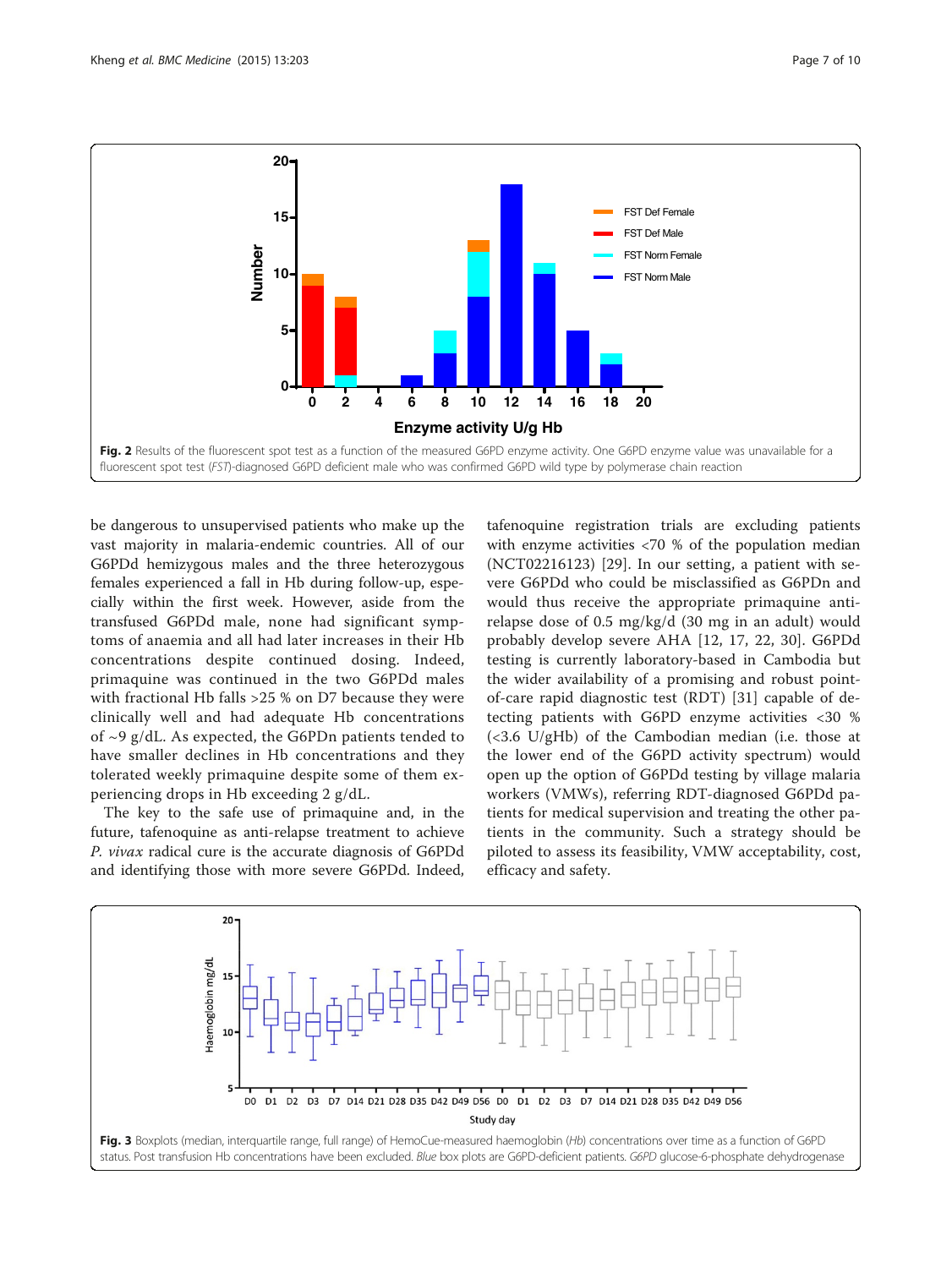<span id="page-7-0"></span>**Table 3** Changes in haemoglobin concentrations in during the first 28 days of follow-up

|              | Day G6PD deficient               | G6PD normal              | P    | G6PD deficient                                                                | G6PD normal                              | P    | G6PD deficient                                                                                                      | G6PD normal                                                                                                                       | P      |
|--------------|----------------------------------|--------------------------|------|-------------------------------------------------------------------------------|------------------------------------------|------|---------------------------------------------------------------------------------------------------------------------|-----------------------------------------------------------------------------------------------------------------------------------|--------|
|              | Haemoglobin concentration (g/dL) |                          |      | Changes in haemoglobin<br>concentrations versus day 0                         |                                          |      | Fractional changes in haemoglobin<br>concentrations versus day 0                                                    |                                                                                                                                   |        |
| $\mathbf{0}$ | 13.0 (9.6 to 16)                 | 13.5 (9 to 16.3)         | 0.46 | $\equiv$                                                                      |                                          |      |                                                                                                                     |                                                                                                                                   |        |
|              | $11.2$ (8.2 to $14.9$ )          |                          |      |                                                                               |                                          |      |                                                                                                                     | 12.4 (8.7 to 15.3) 0.041 - 1.5 (-4.0 to 1.1) - 0.8 (-3.2 to 3.3) 0.059 -12.5 (-27.1 to 8.7) - 6.5 (-22.7 to 28.7) 0.028           |        |
| 2            | 10.8 (8.2 to 15.3)               |                          |      |                                                                               |                                          |      |                                                                                                                     | 12.4 (8.8 to 15.2) $0.006 - 1.7$ (-5.0 to 0.6) $-1$ (-3.5 to 2.1) $0.047 -13.3$ (-31.2 to 4.1) $-7.4$ (-23.6 to 25.2) 0.029       |        |
| 3            | 10.9 (7.5 to 14.8)               |                          |      |                                                                               |                                          |      |                                                                                                                     | 12.8 (8.3 to 15.6) $0.0002 - 1.9$ (-5.8 to 0.4) $-0.8$ (-2.6 to 2.9) $0.0003 - 15.3$ (-39.2 to 3.6) $-6.1$ (-19.1 to 22.8) 0.0001 |        |
| 7            | $10.9(8.9 \text{ to } 13)$       | 13 (9.5 to 15.7)         |      |                                                                               |                                          |      |                                                                                                                     | $0.0001 - 2.2$ (-4.9 to 0.8) -0.5 (-2.2 to 2.8) 0.0002 - 16.3 (-33.1 to 6.5) -3.7 (-17.5 to 23.3) 0.0002                          |        |
| 14           | 11.4 (9.7 to 14.1)               |                          |      |                                                                               |                                          |      | 12.8 (9.5 to 15.5) 0.0067 - 1.7 (-3.0 to 0.3) -0.5 (- 4.2 to 2.1) 0.005 - 12.9 (- 22.7 to 2.7) - 4 (- 25.7 to 18.1) |                                                                                                                                   | 0.0035 |
| 21           | 12 (11 to 15.6)                  | 13.3 (8.7 to 16.4) 0.039 |      |                                                                               | $-0.6$ (-2 to 1.6) 0.3 (-3.5 to 2.1) 0.1 |      | $-4.7$ (-15.1 to 14.6) 2.1 (-24.3 to 16.8)                                                                          |                                                                                                                                   | 0.11   |
| 28           |                                  |                          |      | 12.8 (10.9 to 15.4) 13.5 (9.5 to 16.1) 0.26 0.2 (-2 to 2.6) 0.3 (-2.3 to 2.7) |                                          | 0.62 | $1.5$ ( $-13.6$ to 27.1) 2.3 ( $-15.8$ to 21.2)                                                                     |                                                                                                                                   | 0.58   |

All data are shown as median (range) G6PD glucose-6-phosphate dehydrogenase

In 2012, the WHO recommended the use of single low-dose primaquine (0.25 mg/kg) without testing for G6PDd to block the transmission of artemisininresistant P. falciparum [[32\]](#page-9-0). Limited evidence at that time suggested this dose would be tolerated in all G6PDd patients. Our findings support this notion and suggest that 0.25 mg/kg would be tolerated well in falciparum-infected Cambodians with severe G6PDd without the need for testing for G6PDd. This should help inform a decision to deploy low-dose primaquine, especially in Cambodia, the epicentre of artemisininresistant P. falciparum [\[15](#page-9-0), [33](#page-9-0)].

This study had limitations. The total number of G6PDd patients was only 18, most were hemizygous males, and most had the Viangchan variant; their measured enzyme activities were low (median <1  $U/g$  Hb), placing them at the severe end of the G6PD spectrum. Perhaps surprisingly, this study is currently the largest clinical series of primaquine-treated, vivax-infected patients with mostly severe G6PDd. Our findings are consistent with other smaller primaquine challenge studies (0.75 mg/kg) in otherwise healthy volunteers with Mediterranean G6PDd and patients who had Hb falls of approximately 20–25 % [\[12, 34](#page-9-0)–[37](#page-9-0)]. More safety data are needed from larger safety studies in

Table 4 Changes in laboratory parameters over time

| Parameter                    | G6PDd           | G6PDn           | P     | G6PDd           | G6PDn          | P      | G6PDd           | G6PDn           | $\overline{P}$ | G6PDd           | G6PDn           | $\overline{P}$ |  |
|------------------------------|-----------------|-----------------|-------|-----------------|----------------|--------|-----------------|-----------------|----------------|-----------------|-----------------|----------------|--|
|                              | D <sub>0</sub>  |                 |       | D7              |                |        | D28             |                 |                | D56             |                 |                |  |
| Reticulocyte count (%)       | 1.7             | 1.3             | 0.051 | 3               | 1.9            | 0.0009 | 1.4             | 1.5             | 0.056          |                 | 1.2             | 0.98           |  |
|                              | $(0.6 - 3.8)$   | $(0.5 - 4.5)$   |       | $(1.6-3)$       | $(0.6 - 7)$    |        | $(0.9 - 4.8)$   | $(0.3-6)$       |                | $(0.5 - 2.4)$   | $(0.4 - 2.6)$   |                |  |
| Plasma haemoglobin           | 0.1             | 0.085           | 0.3   | 0.05            | 0.05           | 0.81   | 0.03            | 0.04            | 0.75           | 0.08            | 0.08            | 0.9            |  |
| (q/dL)                       | $(0.01 - 13.5)$ | $(0.01 - 0.71)$ |       | $(0.02 - 0.46)$ | $(0 - 0.27)$   |        | $(0.01 - 0.13)$ | $(0 - 0.28)$    |                | $(0.04 - 0.09)$ | $(0 - 0.24)$    |                |  |
| Haptoglobin (g/L)            | 0.34            | 0.59            | 0.21  | 0.35            | 0.72           | 0.006  | 0.69            | 0.98            | 0.03           | 0.54            | 0.87            | 0.029          |  |
|                              | $(0-1.48)$      | $(0 - 2.16)$    |       | $(0.09 - 1.07)$ | $(0.1 - 1.83)$ |        | $(0.16 - 1.19)$ | $(0.04 - 2.32)$ |                | $(0.08 - 1.25)$ | $(0.06 - 2.22)$ |                |  |
| Low haptoglobin <sup>ª</sup> | 8/16            | 14/56           | 0.056 | 5/14            | 8/57           | 0.11   | 2/14            | 3/52            | 0.28           | 5/14            | 4/49            | 0.02           |  |
|                              | (50)            | (25)            |       | (35.7)          | (14.1)         |        | (14.3)          | (5.8)           |                | (35.7)          | (8.2)           |                |  |
| LDH (IU/L)                   | 308             | 231             | 0.01  | 350             | 196            | 0.0002 | 319.5           | 183.5           | 0.005          | 296.5           | 181             | 0.008          |  |
|                              | $(127 - 800)$   | $(23 - 611)$    |       | $(178 - 700)$   | $(58 - 783)$   |        | $(121 - 619)$   | $(37 - 593)$    |                | $(154 - 746)$   | $(118 - 522)$   |                |  |
| High LDH <sup>a</sup>        | 13/17           | 18/56           | 0.002 | 12/15           | 12/57          | 0.000  | 10/14           | 7/52            | 0.001          | 8/14            | 7/49            | 0.002          |  |
|                              | (76.5)          | (32.1)          |       | (80)            | (21.1)         |        | (71.4)          | (13.5)          |                | (57.1)          | (14.3)          |                |  |
| Unconjugated                 | 2.5             | 3.75            | 0.63  | 1.7             | 1.7            | 0.9    | 1.4             | 1.4             | 0.66           | 1.45            | 1.5             | 0.59           |  |
| bilirubin (mg/L)             | $(0.6 - 9.8)$   | $(0.5 - 14.3)$  |       | $(0.4 - 4.8)$   | $(0.19 - 3.1)$ |        | $(0.7 - 3.6)$   | $(0.2 - 4.3)$   |                | $(0.6 - 3.4)$   | $(0.5 - 4.3)$   |                |  |
| Creatinine (µmol/L)          | 58              | 74              | 0.003 | 58              | 63             | 0.13   | 54.5            | 60.5            | 0.29           | 54.5            | 58              | 0.32           |  |
|                              | $(28 - 86)$     | $(35 - 90)$     |       | $(28 - 83)$     | $(28 - 85)$    |        | $(19 - 82)$     | $(27 - 99)$     |                | $(24 - 80)$     | $(26 - 84)$     |                |  |

<sup>a</sup>numerator/denominator (%)

Low below the lower limit of normal for haptoglobin LLN (0.3 g/L), High above the upper limit of normal for LDH (255 IU/L)

G6PDd glucose-6-phosphate dehydrogenase deficient, G6PDn glucose-6-phosphate dehydrogenase normal, LDH lactate dehydrogenase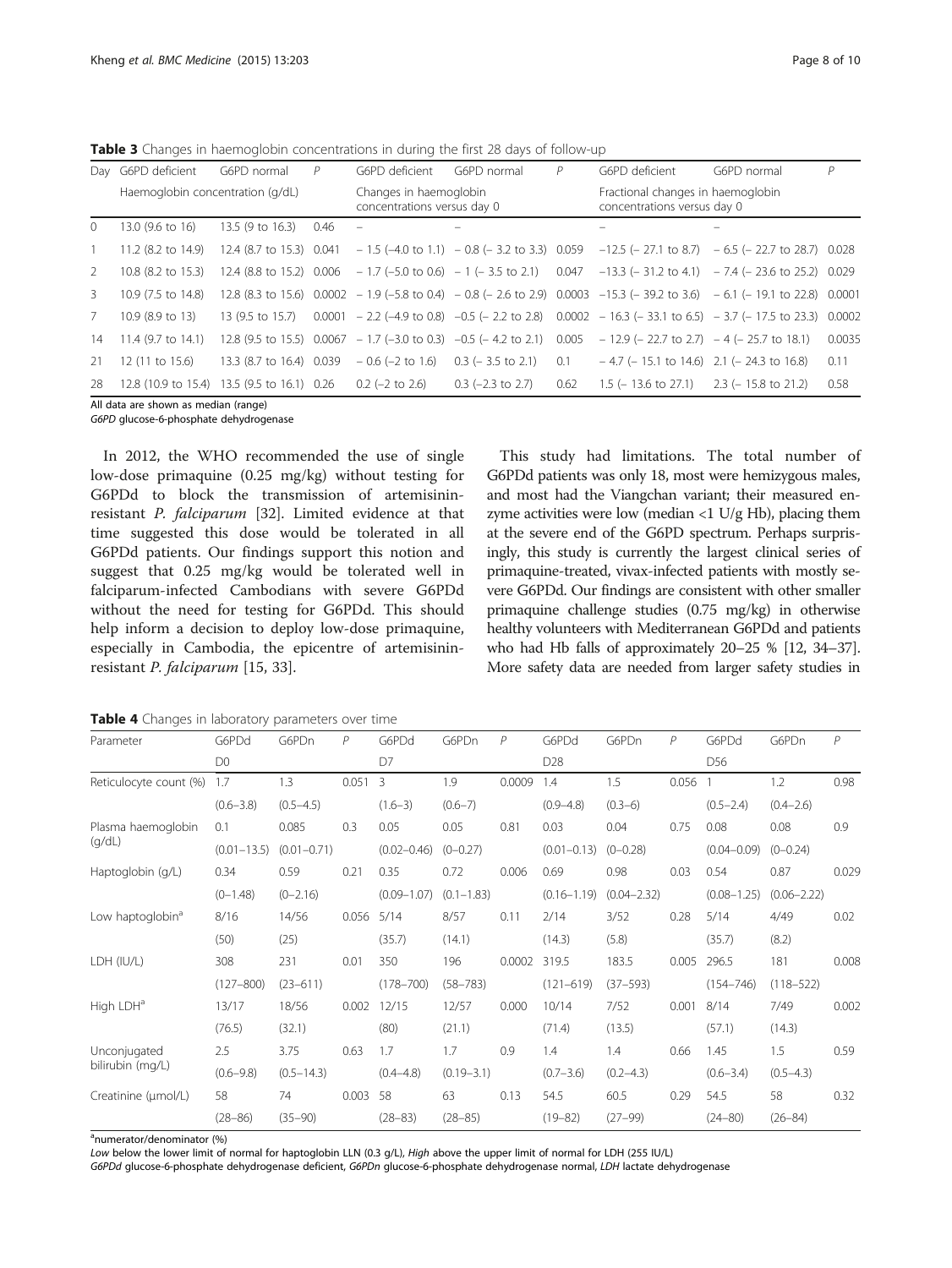<span id="page-8-0"></span>

|  |  | <b>Table 5</b> Summary of reported or detected clinical adverse |  |  |  |
|--|--|-----------------------------------------------------------------|--|--|--|
|  |  | events and their relationships to study drugs                   |  |  |  |

| Adverse event             |                | Unrelated or<br>unlikely related |        | Possibly or<br>probably related<br>Severity |                |        |  |
|---------------------------|----------------|----------------------------------|--------|---------------------------------------------|----------------|--------|--|
|                           | Severity       |                                  |        |                                             |                |        |  |
|                           | Mild           | Moderate                         | Severe | Mild                                        | Moderate       | Severe |  |
| Abdominal pain            | $\overline{4}$ | 1                                |        |                                             |                |        |  |
| Epigastric pain           |                | 2                                |        | 1                                           |                |        |  |
| Anorexia                  |                |                                  |        | 1                                           |                |        |  |
| Nausea                    | 1              |                                  |        | 1                                           |                |        |  |
| Vomiting                  |                |                                  |        | 1                                           | 1              |        |  |
| Diarrhoea                 | $\overline{2}$ |                                  |        |                                             |                |        |  |
| Jaundice                  |                |                                  |        | 1                                           |                |        |  |
| Pale conjunctivae         |                |                                  |        |                                             | $\overline{2}$ |        |  |
| Anaemia                   |                |                                  |        |                                             |                | 1      |  |
| Back pain                 |                | 1                                |        |                                             |                |        |  |
| Change in urine<br>colour |                |                                  |        |                                             | 1              |        |  |
| Headache                  | $\overline{4}$ | 1                                |        |                                             |                |        |  |
| <b>Dizziness</b>          |                |                                  |        | $\overline{2}$                              |                |        |  |
| Hearing loss              | 1              |                                  |        | 1                                           |                |        |  |
| Asthenia                  | 2              |                                  |        | 1                                           | 2              |        |  |
| Sore throat               | 1              |                                  |        |                                             |                |        |  |
| Fever                     |                | 1                                |        |                                             |                |        |  |
| Chills                    |                | 1                                |        |                                             |                |        |  |

patients with different G6PDd variants and in heterozygous G6PDd females who represent a therapeutic challenge. The small number of G6PDd patients recruited meant that the original G6PDd sample size (100) was far from achieved. Limited data suggest that Mediterranean variant G6PDd protects against clinical P. vivax disease [[38](#page-9-0), [39\]](#page-9-0) so researchers need to take this possibility into account when planning studies. Despite the loss of power, key analyses still yielded significant comparisons. Adult males made up the majority of recruited patients, in keeping with the malaria epidemiology in Cambodia, and patients with a baseline Hb of <8 g/dL were excluded. Therefore, the findings of this study must be applied with caution to children and cannot be extrapolated to those with lesser degrees of G6PDd or to adults and children with moderately severe anaemia of <8 g/dL. The latter is an urgent group for further research.

#### **Conclusions**

This is the first study to evaluate weekly primaquine in vivax-infected patients with low or very low G6PD enzyme activities. In our setting, primaquine should not be given as anti-relapse treatment without knowing the G6PD status of patients and should be given under medical supervision to those found to be G6PDd. Other National Malaria Control Programmes should assess

weekly primaquine in G6PDd patients to inform their elimination strategies.

#### Additional file

| Additional file 1: Fractional changes in haemoglobin                                                                                                                           |
|--------------------------------------------------------------------------------------------------------------------------------------------------------------------------------|
| concentrations on given follow-up days versus baseline over time                                                                                                               |
| as a function of G6PD status. Post transfusion haemoglobin                                                                                                                     |
| concentrations have been excluded. Blue box plots (left) are glucose-6-<br>phosphate deficient patients. D10 = Hb on D1 - Hb on D0 $\times$ 100 % / Hb<br>on D0. (DOCX 345 kb) |

#### Abbreviations

AE: adverse event; AHA: acute haemolytic anaemia; AIDS: acquired immune deficiency syndrome; D: day; DHAPP: dihydroartemisinin/piperaquine; DSMB: Drug Safety & Monitoring Board; FST: fluorescent spot test; G6PD: glucose-6-phosphate dehydrogenase; G6PDd: glucose-6-phosphate dehydrogenase deficiency/deficient; G6PDn: glucose-6-phosphate dehydrogenase normal; Hb: haemoglobin; LDH: lactate dehydrogenase; PCR: polymerase chain reaction; RDT: rapid diagnostic test; RETc: reticulocyte count; SAE: serious adverse event; VMW: village malaria workers.

#### Competing interests

The authors declare that they have no competing interests.

#### Authors' contributions

SKheng (study principal investigator), SM, WRJT, SB, DM, JKB, NT and EC developed the protocol. SKheng, SM, WRJT, NT, KK, PS, SKim, CV, PL, JKB and SB participated in prestudy training and study execution. CMC contributed intellectually to the study. VK, SKim and KK managed the data and assisted WRJT in data analysis. AK and PT carried out and interpreted the clinical laboratory analyses. DM carried out the molecular laboratory analyses. WRJT, JKB, SB, SKheng and DM wrote the first draft of the paper. PR critically reviewed the protocol and the manuscript. All co-authors have read and approved the final manuscript.

#### Acknowledgements

We wish to express our sincere and profound thanks to the patients who took part in this study and to the nurses and laboratory staff who contributed to its successful and safe execution. We thank our DSMB who reviewed the G6PDd data in real time and provided very valuable and timely responses and advice: Drs Toby Leslie (Chairperson), Chanthap Lon, Isabella Ribeiro and Professor Lucio Luzzatto. Funding for this study was obtained by PR of WHO Geneva via a grant from UKAid without which this study would not have taken place. We record our profound gratitude to the taxpayers of the United Kingdom. WRJT was part supported by France Expertise International through the 5 % initiative as a consultant to CNM in operational research and he expresses "ses remerciements profonds au peuple français." JKB is supported by Wellcome Trust grant B9RJIXO. DM is supported the French Ministry of Foreign Affairs and SKim was part funded by a grant from the Asia Pacific Malaria Elimination Network. None of the funders had any role in study design, data collection, analysis, and interpretation, or writing of the manuscript or in the decision to submit the manuscript for publication. The views expressed in the article are those of the authors and are not to be regarded as official views of the WHO.

#### Author details

<sup>1</sup>National Center for Parasitology, Entomology and Malaria Control, Phnom Penh, Cambodia. <sup>2</sup>Service de Médecine Tropicale et Humanitaire, Hôpitaux Universitaires de Genève, Geneva, Switzerland. <sup>3</sup>Mahidol Oxford Tropical Medicine Research Unit, 420/60 Rajvithi Road, Bangkok 10400, Thailand. 4 WHO Cambodia Country Office, Pasteur Street, Phnom Penh, Cambodia. <sup>5</sup>Pailin Referral Hospital, Pailin, Cambodia. <sup>6</sup>Anlong Veng Referral Hospital Anlong Venh, Oddar Meanchey, Cambodia. <sup>7</sup>Institut Pasteur in Cambodia, Phnom Penh, Cambodia. <sup>8</sup>Pramoy Health Centre, Veal Veng, Pursat, Cambodia. <sup>9</sup>WHO Headquarters, Geneva, Switzerland. <sup>10</sup>Eijkman Oxford Clinical Research Unit, Jakarta, Indonesia. 11Centre for Tropical Medicine, Nuffield Department of Medicine, University of Oxford, Oxford, UK.<sup>12</sup>WHO Western Pacific Regional Office, Manila, Philippines.